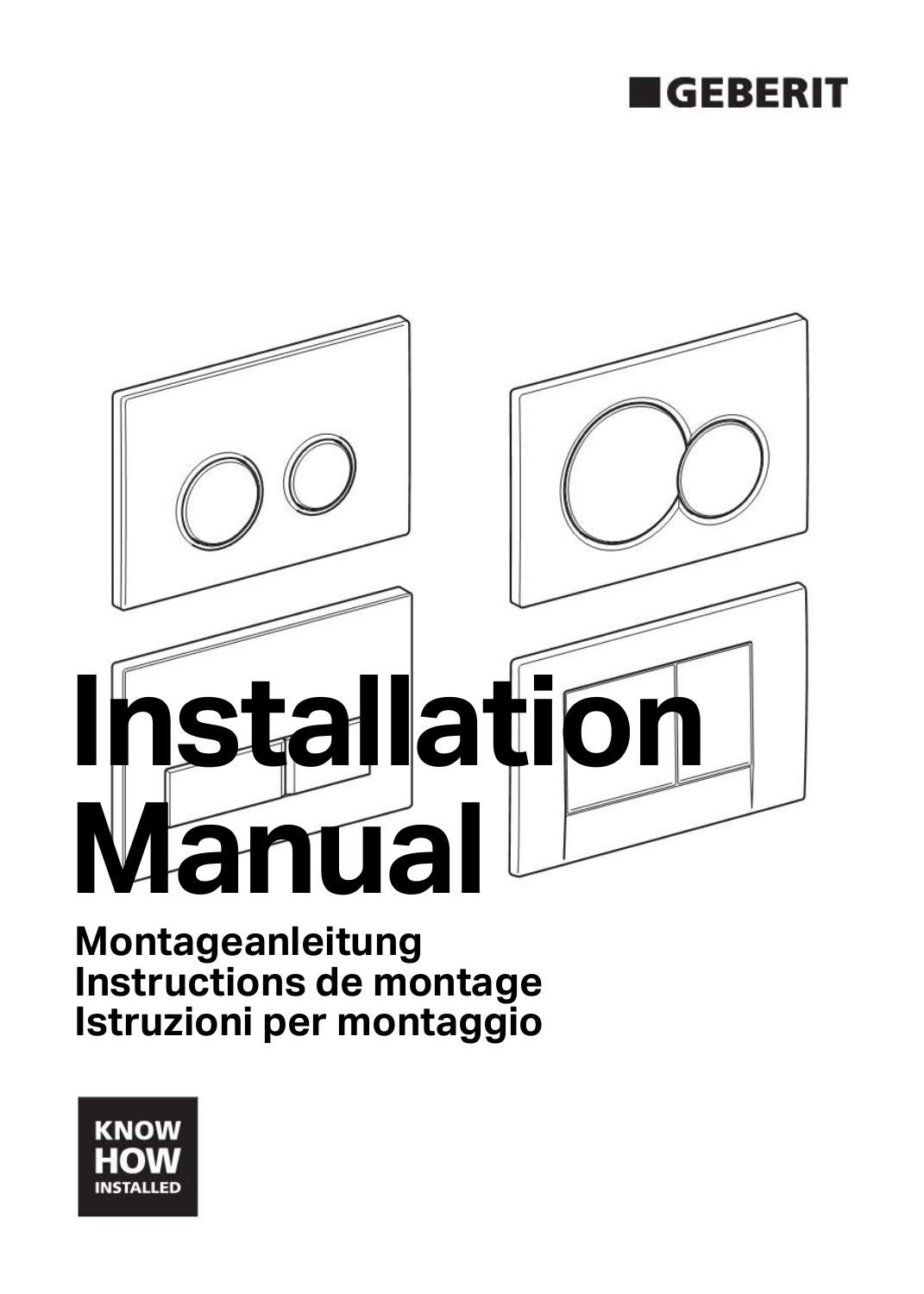





D53269-001 © 01-2012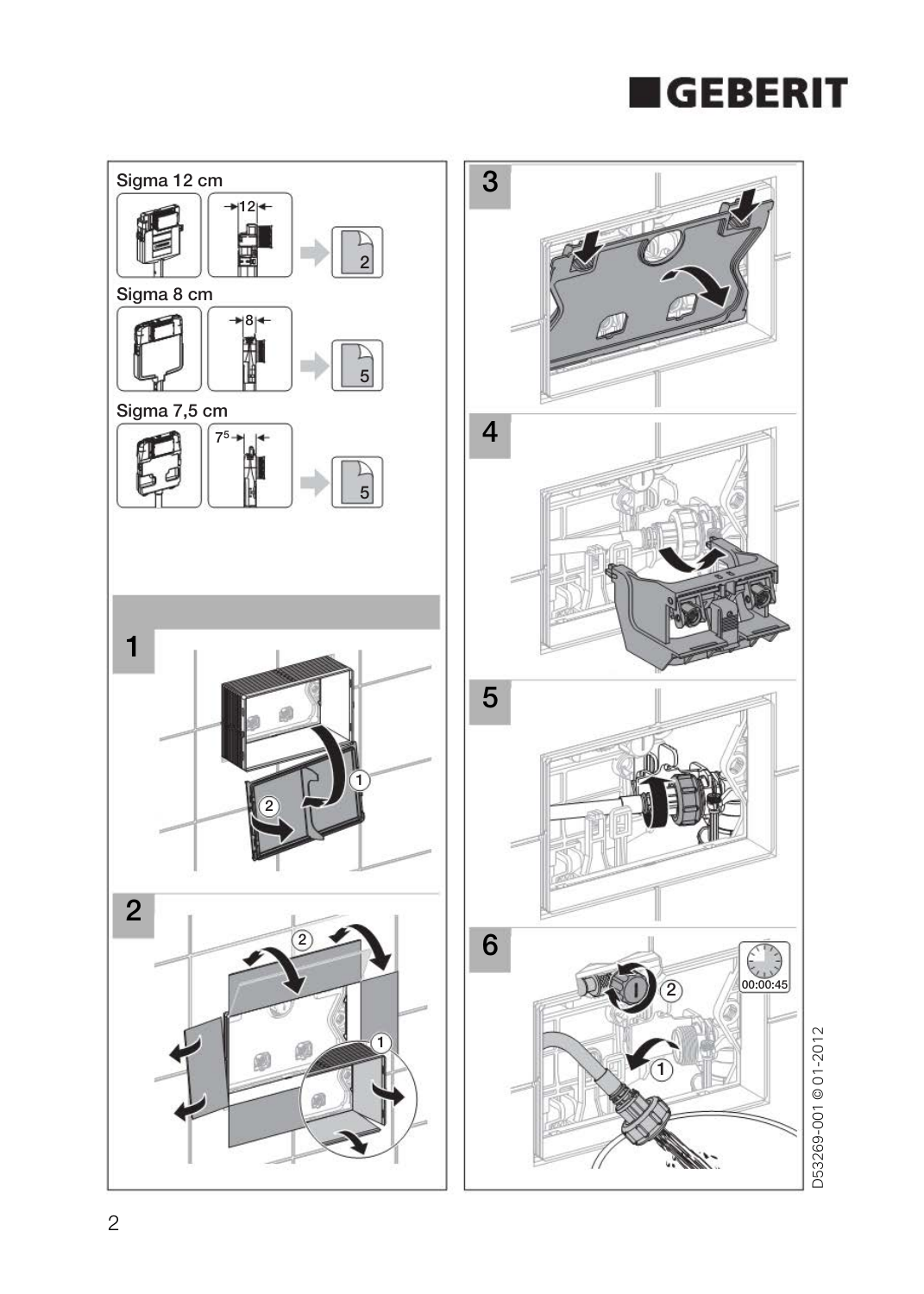



D53269-001 @ 01-2012 D53269-001 © 01-2012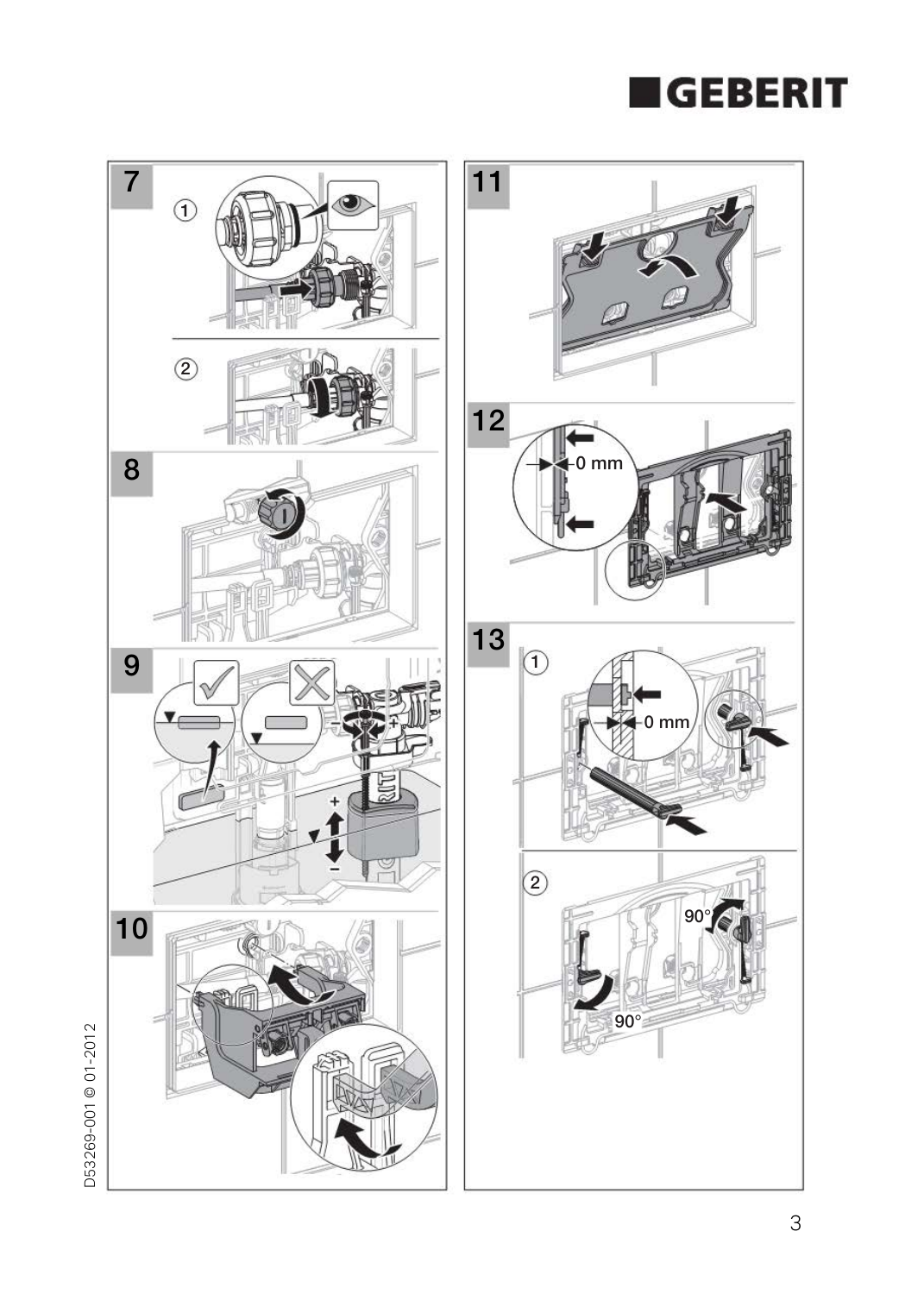

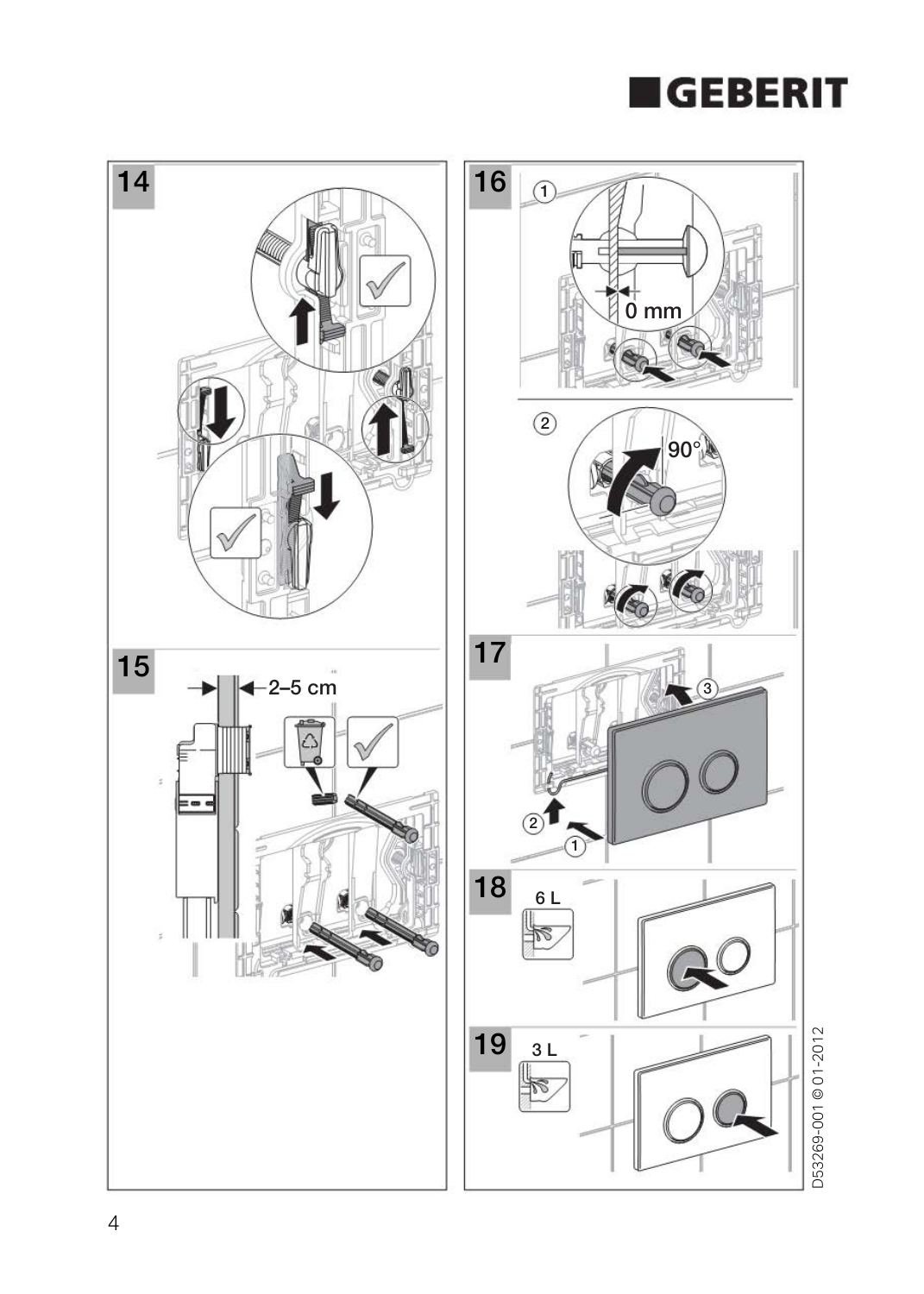## **EGEBERIT**



D53269-001 © 01-2012 D53269-001 © 01-2012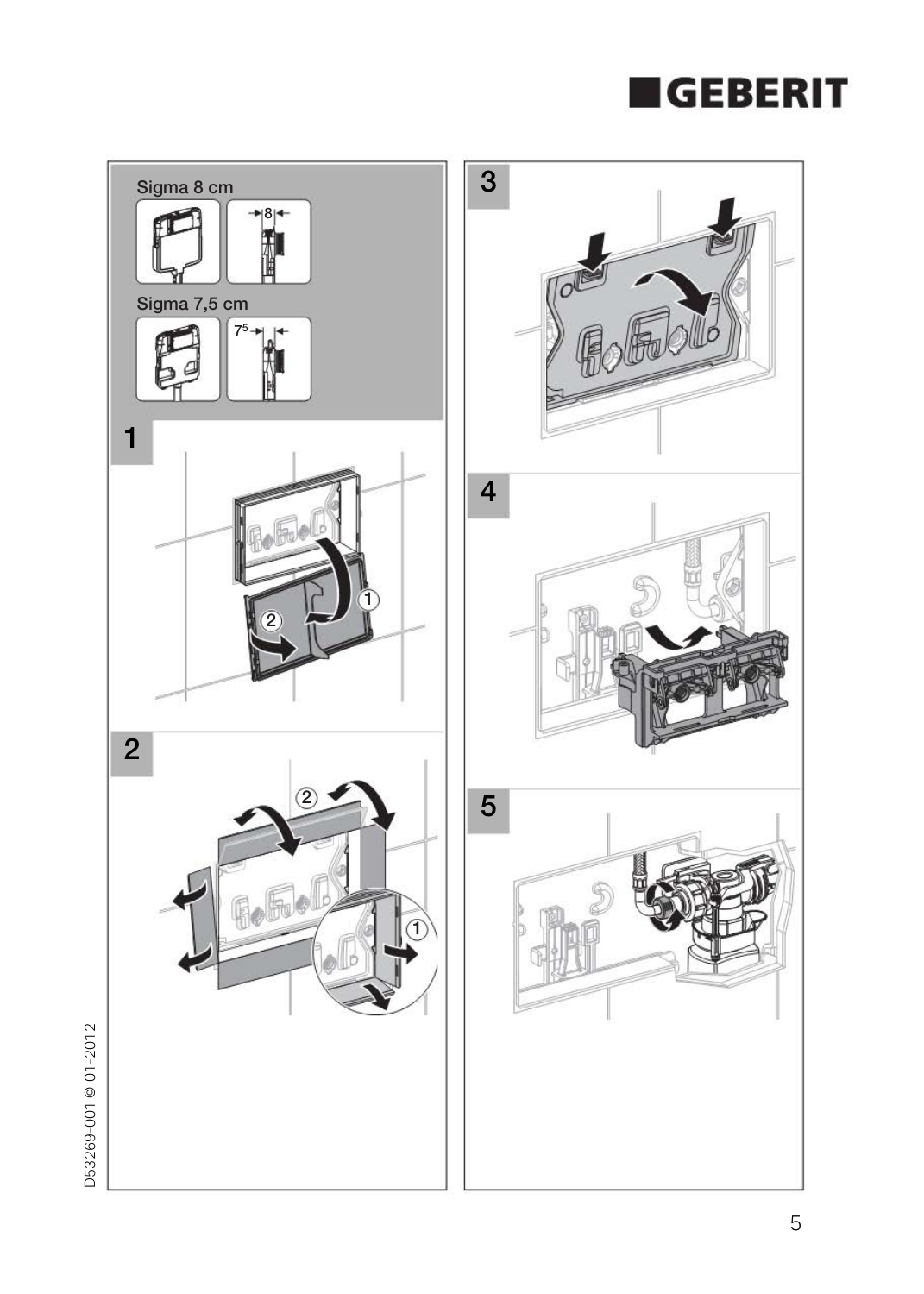

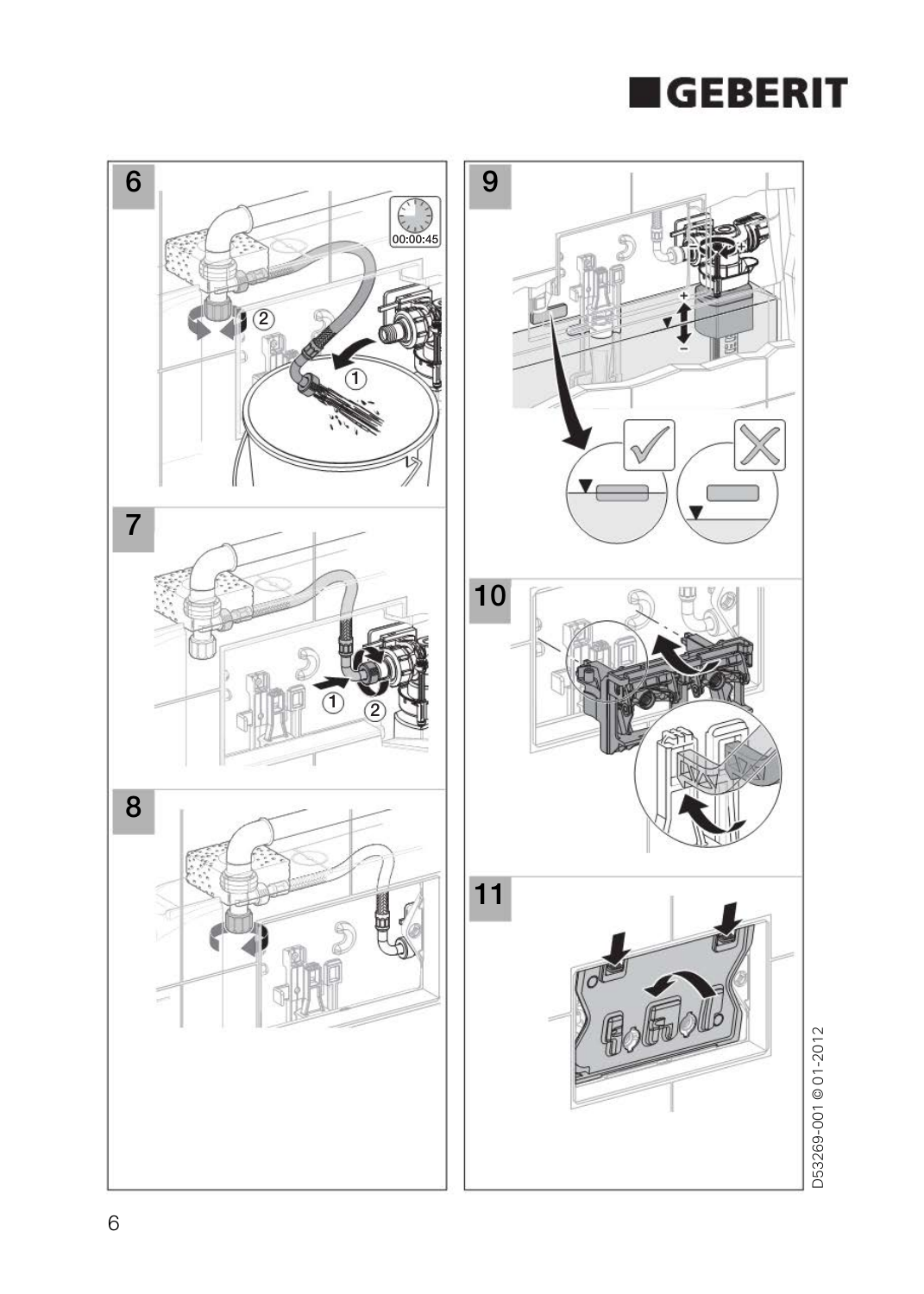



D53269-001 © 01-2012 D53269-001 © 01-2012